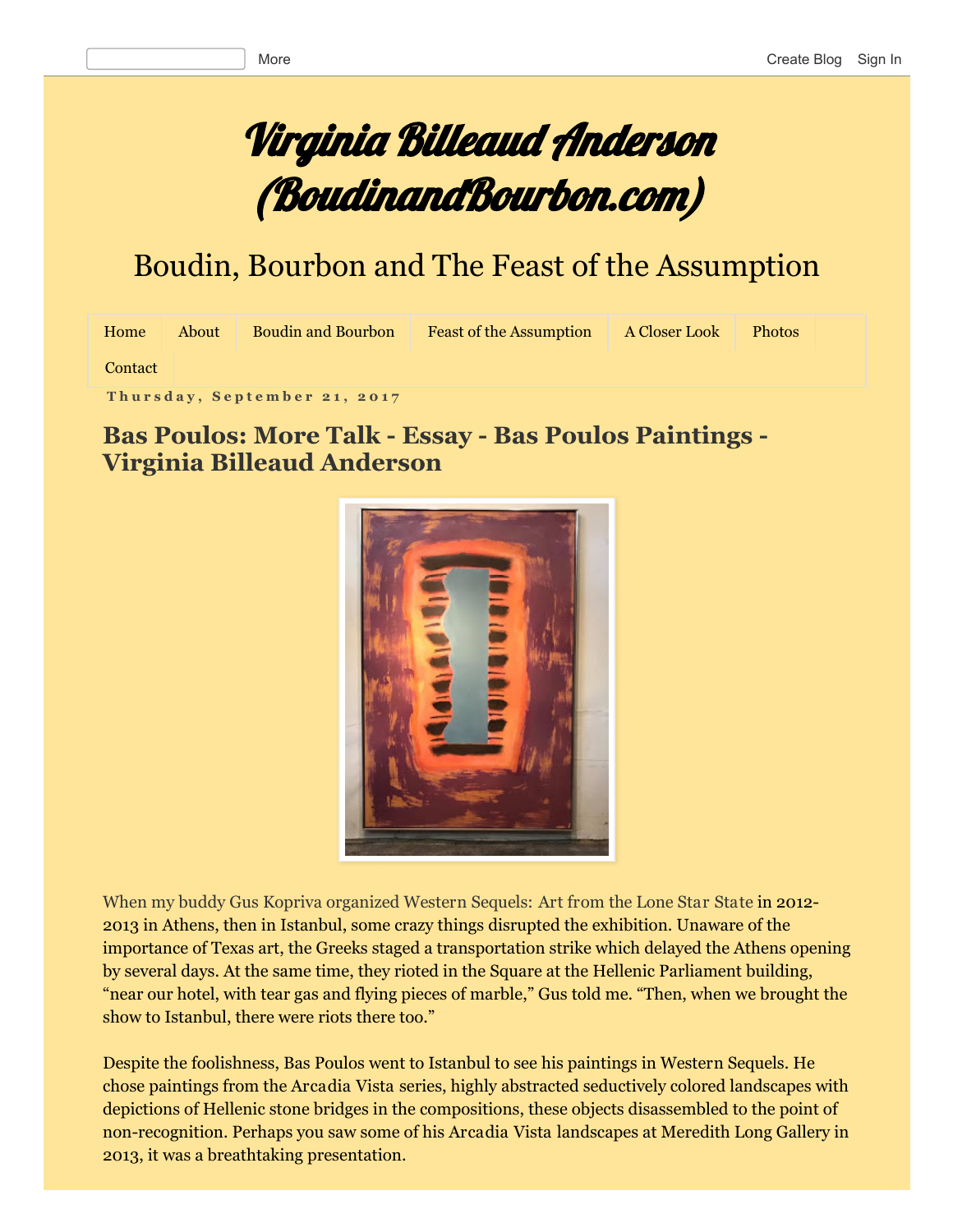The paintings evolved out of an imaginative and challenging project, to find and pictorially depict stone bridges in the Peloponnese. Old Hellenic stone bridges are not for cars, they are for seasonal crossings of river beds and gorges, used by shepherds and goat herds. Poulos located over thirty of them within one day's travel from his home and studio in his ancestral village of Karies, but not easily, most are hidden in the landscape, in olive groves and away from the roads. "Once near Dimitsana, it was only because I heard the sound of the gorge water that I was able to find the bridge."

Poulos' Greek and South Carolina landscapes knocked me over, and we eventually did a fun interview. Because of the time we spent discussing his art, I know a tiny bit about the paintings Klana (1984) and Pana (1985), which are prominently displayed in the exhibition Focus on the 70s and 80s: Houston Foundations II at Deborah Colton Gallery through November 4, 2017.

But before I get into that let me tell you about his welcome ritual. It might be a chilled bottle of water quietly placed near your chair, or something more elaborate, it is part of the Greek hospitality tradition in which even strangers are greeted with drink and food. It's there in Homer, and you'll encounter it throughout Greece and Turkey. In the villages. There was the old woman in the Peloponnese who handed me a basket of fruit, and the man on the mountain in Crete who poured me a glass of raki simply because I appeared. In the Eastern provinces of Turkey, villagers greeted us with trays of hot tea. Poulos and I talked about his excursions to Greek monasteries to see Byzantine art where the monks' ritual is to serve visitors a glass of raki, a glass of water, and a loukoumi (a Turkish delight), and I recall the day he searched Houston markets for loukoumi to have for the South Carolina museum people who were coming to his studio.

It was October 2014. Poulos and I were discussing the painting "Klana" which was propped against his studio wall in front of my chair. When he painted it, he told me, he had an interest in Jackson Pollock and automatic writing, then described his process. He placed an unstretched canvas on the floor, and used a template to define then paint the primary image, around which he flung paint. Flung means a poured or dripped line. Flung paint "was the automatic part of it." Paint application was with industrial brushes and squeegees, in fact those horizontal bars in "Pana" 1985), his other painting in "Focus on the 70s and 80s" are squeegeed. Some may remember "Ornomenos" (1984), the painting Poulos exhibited in MFAH's 1985 "Fresh Paint" exhibition, which caught the eye of the "Artforum" guru, it was made essentially in the same way. He used this process until 1987.

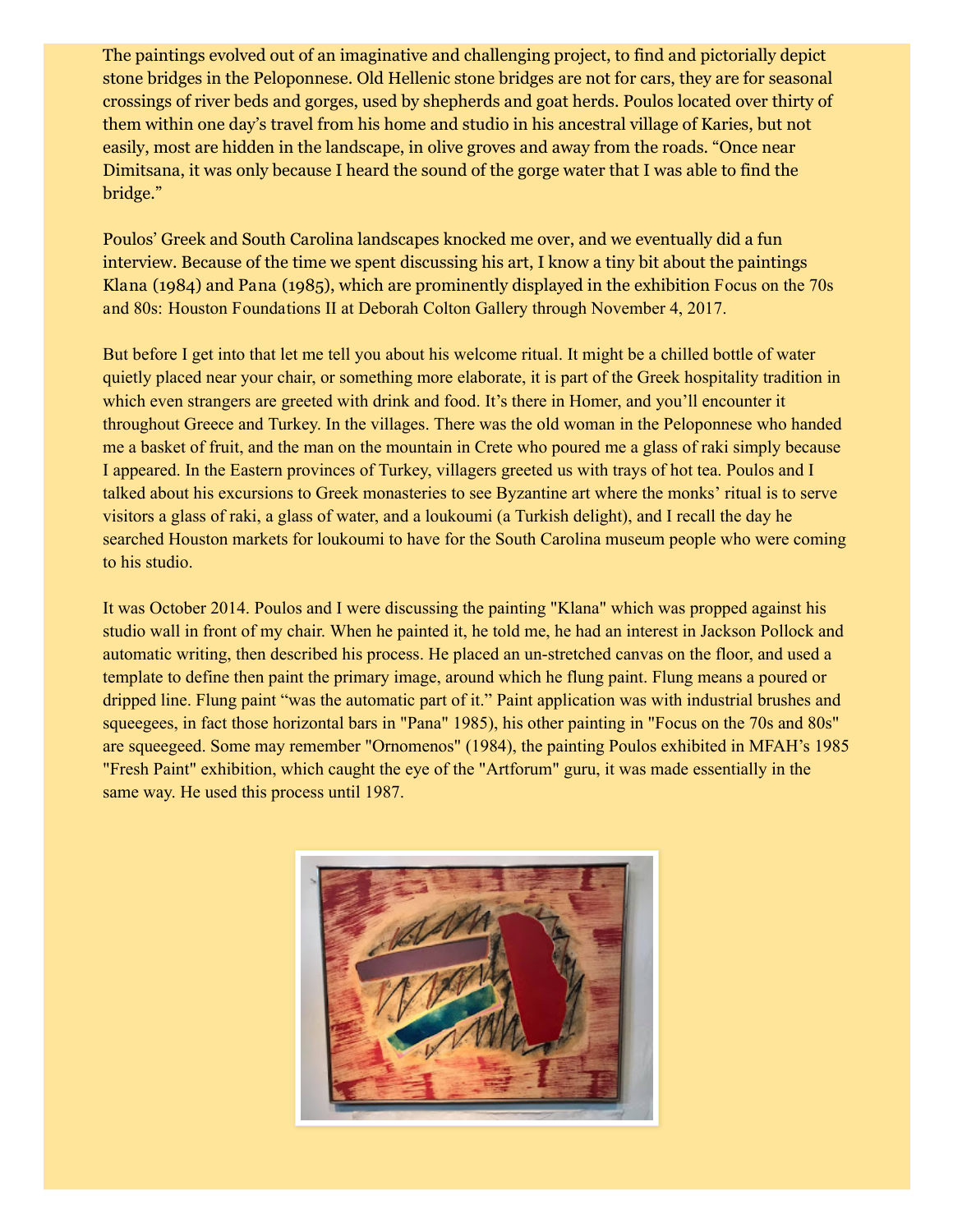He said more, I wrote it down. "At that time, I painted color field abstraction in the vein of Morris Louis, Kenneth Noland, and Helen Frankenthaler. I was engaged in this kind of art for a very long time, had many exhibitions, in fact for a time I worked with four galleries simultaneously, showing regularly in Houston, San Francisco, New York and Atlanta, while teaching full time at Rice. I was young, and felt powerful then, but eventually realized I could not sustain it, primarily because abstraction has to be supported with critical theory, and I realized my theory was based on nature, that I was a landscape painter."

That was 2014. Last month, in August, when Deborah Colton announced her "Focus on the 70s and 80s" show, Poulos and I began to discuss his paintings, again. "Bas, one further question." I felt timid about bothering him, a hurricane out of the mouth of hell was coming at us rapidly which made me a pain in the ass, but I'm happy we continued our discussion because ultimately he gave me the key to understanding his art.

Are we to understand that at some point in the 70s or 80s he shifted from non-objective and theoretically based "color field abstraction" to figuration drawn from nature and the world around him?

It is so that before he came to Houston to teach at Rice University in 1975, around the time of his Guggenheim fellowship, he had a studio in New York and showed at Andre Emmerich Gallery which specialized in color field, and Clement Greenberg praised his work. It would be natural for him to be influenced by Greenberg's priestly edicts against representation, and all the carrying on about paint reduced to its essence.

There was no shift. "Virginia, even in the early New York days, the paintings referenced nature." To back this up Poulos showed me four abstract paintings from the seventies which he considered referential. In one with horizontal bars similar to those in "Pana" he observed "clearly a sense of field, with an implied horizon edge at the top," in another "the figure started to creep in with the rounded edge." Two others he introduced as "earlier paintings with vertical bars that I now view as figurative."

Add to this his qualifying statements about the way he treats nature. Poulos spoke eloquently in his studio. "You know, Picasso said he observed the landscape then entered his studio. I take it one step further and walk the landscape, which allows me to see how the light filters through branches and leaves, hits trees and the ground plane, and casts shadows, so my beginning impulse is observation. From the photo or sketch I create the armature or structure of the painting, the drawing and blocked in colors, then arrange for cohesiveness. I'm not creating a portrait of the landscape, but a visual experience. It's the same with bridges, the patterns of stones in the arches form the drawing armatures for color that works in opposition to organic shapes of the foliage. I'm not interested in documenting the bridge, just taking from it for the painting's armature, which with color and luminosity factored in, are crucial elements of the visual experience."

It's my opinion the art always referenced his surroundings. As I told him, I'm skeptical about the purely theoretical and formalist baloney. And now critical shifts are sussing out botanical and marine forms in Morris Louis' stained paintings, Greenbergian dogma out the window. Could it be he was coming to a deeper understanding of his work at the time Deborah Colton was getting excited about trotting out Klana and Pana and I was asking questions? Perhaps. "I think artists who have long studio careers are constantly re-considering and re-adjusting their perception of their art work, a mark of the engaged artist."

You get what you need. In 2016 Poulos accepted a residency in a no phone, no television, honky-tonk shack in rural Georgia where he produced new landscapes, lovely and highly abstracted. These, and some